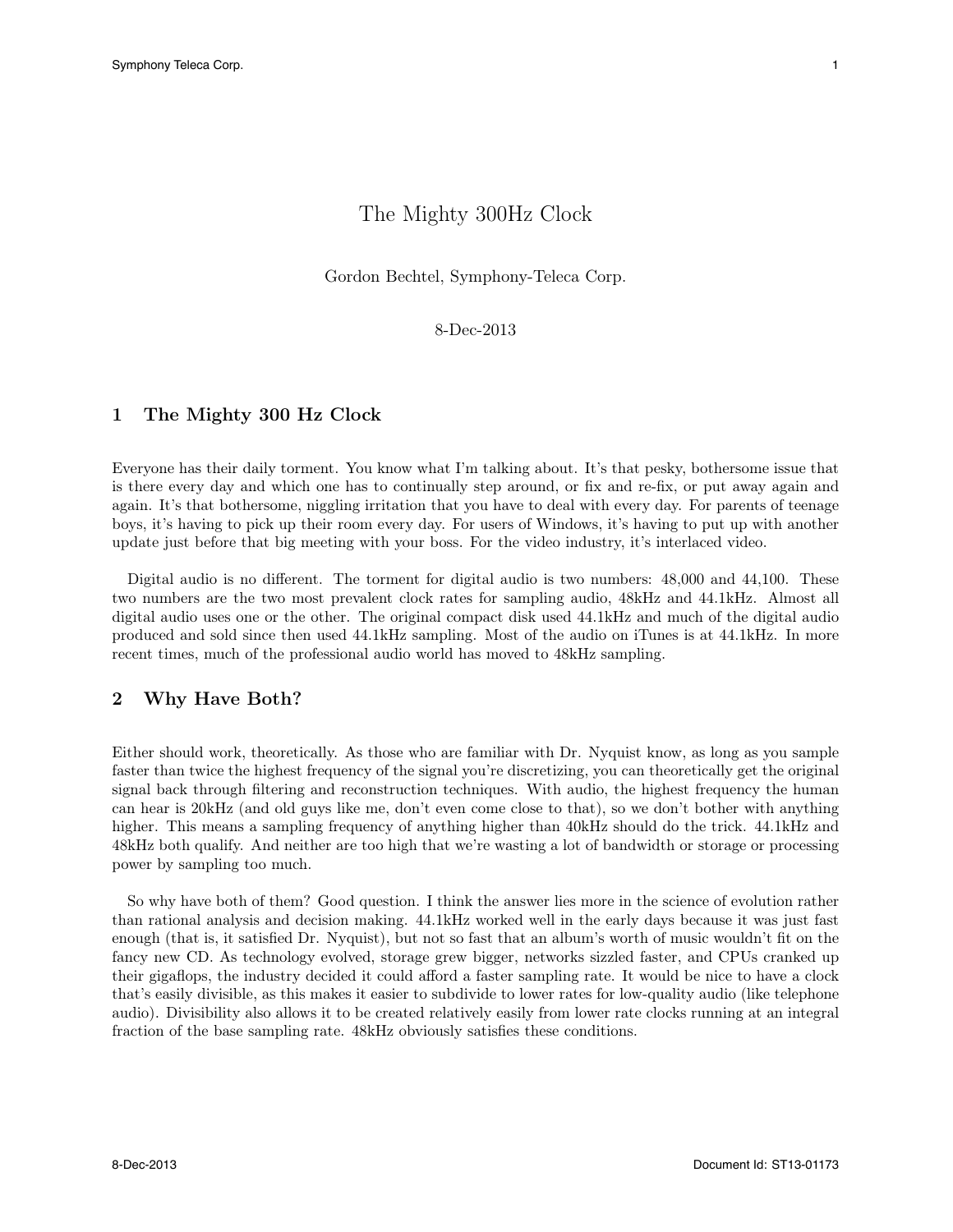Regardless of how we got here, the world is left with two prevalent sampling frequencies: 44.1kHz and 48kHz.

### 3 It's More Than an Annoyance

For engineers who are designing systems that have multiple unknown sources of audio – such as a car audio system or a home theatre system – having two clocks is more than a simple annoyance.

Among many issues, this memo deals with one particularly troublesome issue: How to distribute a digital clock from the audio sources to the audio sinks? In an automobile and any professional audio systems, it is desired to distribute a common clock to all elements. A common clock eliminates a lot of problems and it allows audio elements to get away with only reproducing one clock, even though they may be creating many audio streams. Because the clock needs to have very high quality (low-jitter) the circuitry for reproducing the clock can be expensive. Having to only recreate a single clock therefore greatly reduces the cost of an audio element.

But, if there are two clocks being used by the audio systems – 44.1kHz and 48kHz – we now have to distribute two clocks. Ugh! It would be very nice if we could do it with just one.

That's where the mighty 300 Hz clock comes in.

#### 4 Back to Middle School Algebra

Our basic question is this: What is the fastest clock on which both a 48kHz and a 44.1kHz clock share a common tick mark? To put this mathematically, we need to find two integers *M* and *N* such that:

$$
\frac{N}{48,000} = \frac{M}{44,100}
$$

Prime factorizations will help us figure this out. The prime factorization of 44,100 is:

$$
44,100 = 100 \times 441 = 2^2 \times 5^2 \times 3^2 \times 7^2
$$

And the prime factorization of 48,000 is:

$$
48,000 = 1000 \times 48 = 2^3 \times 5^3 \times 2^4 \times 3 = 2^7 \times 3 \times 5^3
$$

Substituting the prime factorizations and solving for the ratio  $\frac{N}{M}$ :

$$
\frac{N}{M} = \frac{2^7 \times 3 \times 5^3}{2^2 \times 3^2 \times 5^2 \times 7^2} = \frac{2^5 \times 5}{3 \times 7^2} = \frac{160}{147}
$$

This means that 160 ticks of a 48kHz clock spans the same duration in time as 147 ticks of a 44.1kHz clock. We can't reduce the span any shorter, either, because 160 and 147 are *coprime* or *mutually prime,* meaning that their greatest common divisor is 1. So, how long is this time span? It's  $\frac{160}{48,000} = 3.333$  ms or, inverting the fraction,  $\frac{48,000}{160} = 300$ Hz.